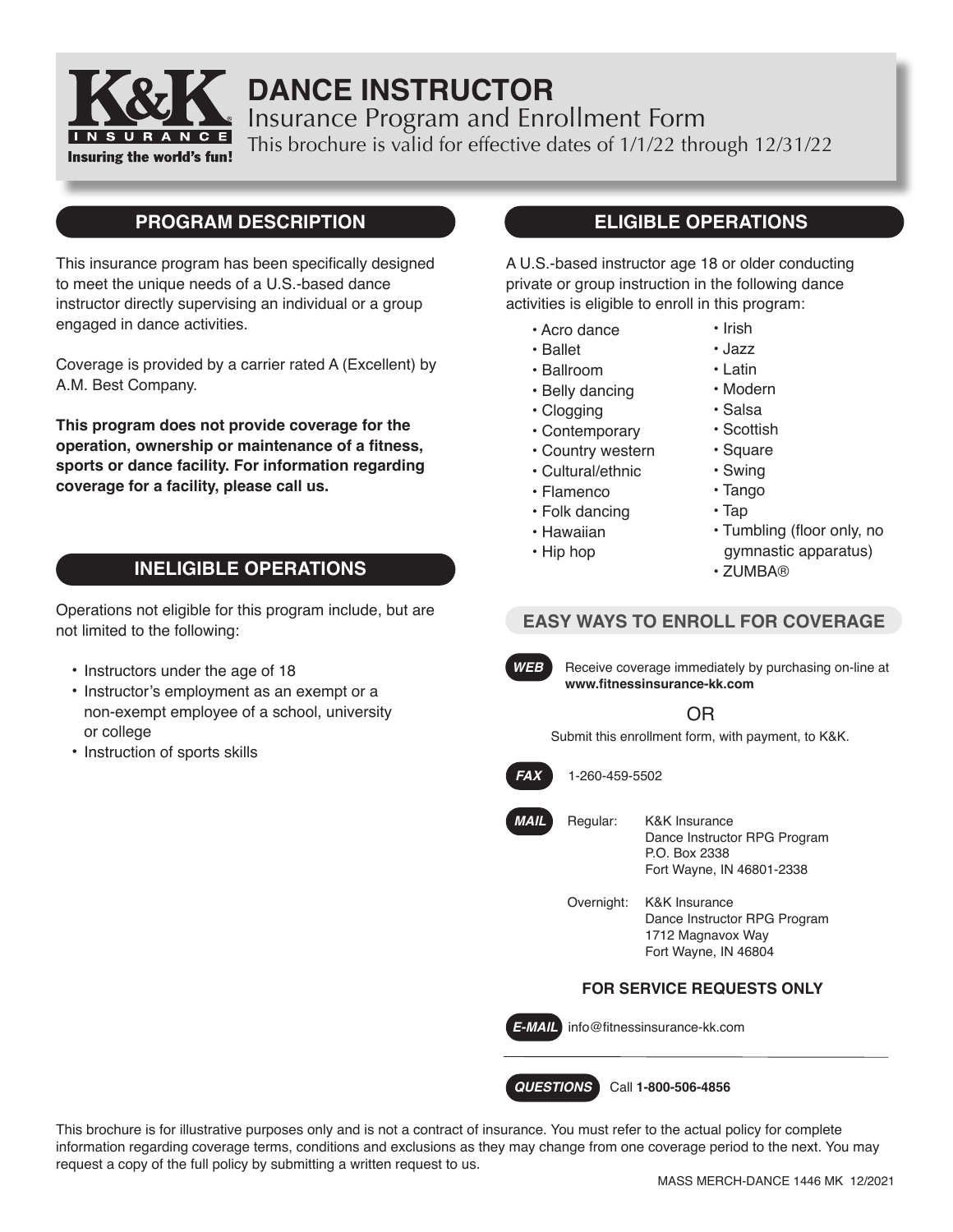# **EXCLUSIONS**

The following represent only some of the exclusions contained in this policy and state variations may apply.

- Abuse, molestation, or exploitation
- Amusement devices (e.g.: rides, slides, inflatables, bungees, climbing walls, dunk tanks)
- Communicable disease
- Cryogenic chambers/therapy
- Cycling (other than stationary)
- Cyber incident, data compromise and violation of statutes related to personal data
- Employment-related practices
- Instruction/activities held on or in open water (e.g.: lakes, ponds, ocean)
- Medical, therapy or health care services
- Operation, ownership or management of a fitness, dance or sports facility
- Physicals/stress testing
- Physical therapy, massage or salon services
- Sale or distribution of herbal medicinal and/or nutritional products
- Sexually transmitted disease
- Training programs for law enforcement, public safety and military personnel
- Those operations listed as ineligible
- Unmanned aircraft

| <b>Coverages</b>                                                  | <b>Option 1</b> | <b>Option 2</b> | <b>Option 3</b> | <b>Option 4</b> | <b>Option 5</b> |
|-------------------------------------------------------------------|-----------------|-----------------|-----------------|-----------------|-----------------|
| <b>Commercial General Liability (CGL)</b>                         | Limits          | Limits          | Limits          | Limits          | Limits          |
| Each Occurrence                                                   | \$1,000,000     | \$2,000,000     | \$3,000,000     | \$4,000,000     | \$5,000,000     |
| General Aggregate                                                 |                 |                 |                 |                 |                 |
| (Other than Products-completed Operations)                        | \$5,000,000     | \$5,000,000     | \$5,000,000     | \$5,000,000     | \$5,000,000     |
| Products-completed Operations Aggregate                           | \$1,000,000     | \$2,000,000     | \$3,000,000     | \$4,000,000     | \$5,000,000     |
| Personal and Advertising Injury                                   | \$1,000,000     | \$2,000,000     | \$3,000,000     | \$4,000,000     | \$5,000,000     |
| Bodily Injury to Participants                                     | \$1,000,000     | \$2,000,000     | \$3,000,000     | \$4,000,000     | \$5,000,000     |
| <b>Professional Liability</b>                                     | \$1,000,000     | \$2,000,000     | \$3,000,000     | \$4,000,000     | \$5,000,000     |
| Damage to Premises Rented to You                                  |                 |                 |                 |                 |                 |
| (Fire Legal Liability)                                            | 1,000,000<br>\$ | \$<br>1,000,000 | 1,000,000<br>\$ | \$1,000,000     | 1,000,000<br>\$ |
| Medical Expense (other than participants)                         | \$<br>5,000     | \$<br>5,000     | \$<br>5,000     | \$<br>5,000     | \$<br>5,000     |
| Abuse, Molestation, or Exploitation Defense<br>Cost Reimbursement | \$<br>100,000   | \$<br>100,000   | \$<br>100,000   | \$<br>100,000   | \$<br>100,000   |
| Costs:                                                            |                 |                 |                 |                 |                 |
| Certified Instructor - 1 year                                     | \$<br>194.00    | \$<br>284.00    | \$<br>534.00    | \$<br>784.00    | \$<br>1,034.00  |
| Certified Instructor - 2 years                                    | \$<br>338.00    | \$<br>499.50    | Not Available   | Not Available   | Not Available   |
| Non-Certified Instructor - 1 year                                 | \$<br>245.00    | \$<br>360.00    | \$<br>610.00    | \$<br>860.00    | \$1,110.00      |
| Non-Certified Instructor - 2 years                                | \$<br>429.00    | \$<br>636.00    | Not Available   | Not Available   | Not Available   |

**COVERAGES AND LIMITS** 

\*Costs include premium and a \$15 risk purchasing group administration fee

Coverage provided under this program includes:

**Commercial General Liability with Broadening Endorsement** – coverage which protects the insured against liability claims for bodily injury and property damage arising out of premises, operations, products and completed operations and personal and advertising injury.

**Bodily Injury to Participants Liability** – coverage which offers protection against bodily injury liability claims brought by persons participating in dance activities under the direction of the insured.

**Professional Liability** – provides protection against wrongful acts (negligent act, error, omission or breach of duty in the discharge of dance activities) that occur under the operations of the insured.

**Abuse, Molestation, or Exploitation Defense Cost Reimbursement** – Although claims arising out of abuse, molestation or exploitation are excluded under this policy, this coverage (subject to the specific terms of this endorsement) reimburses you for up to \$100,000 for defense costs resulting from alleged abuse, molestation, or exploitation claims.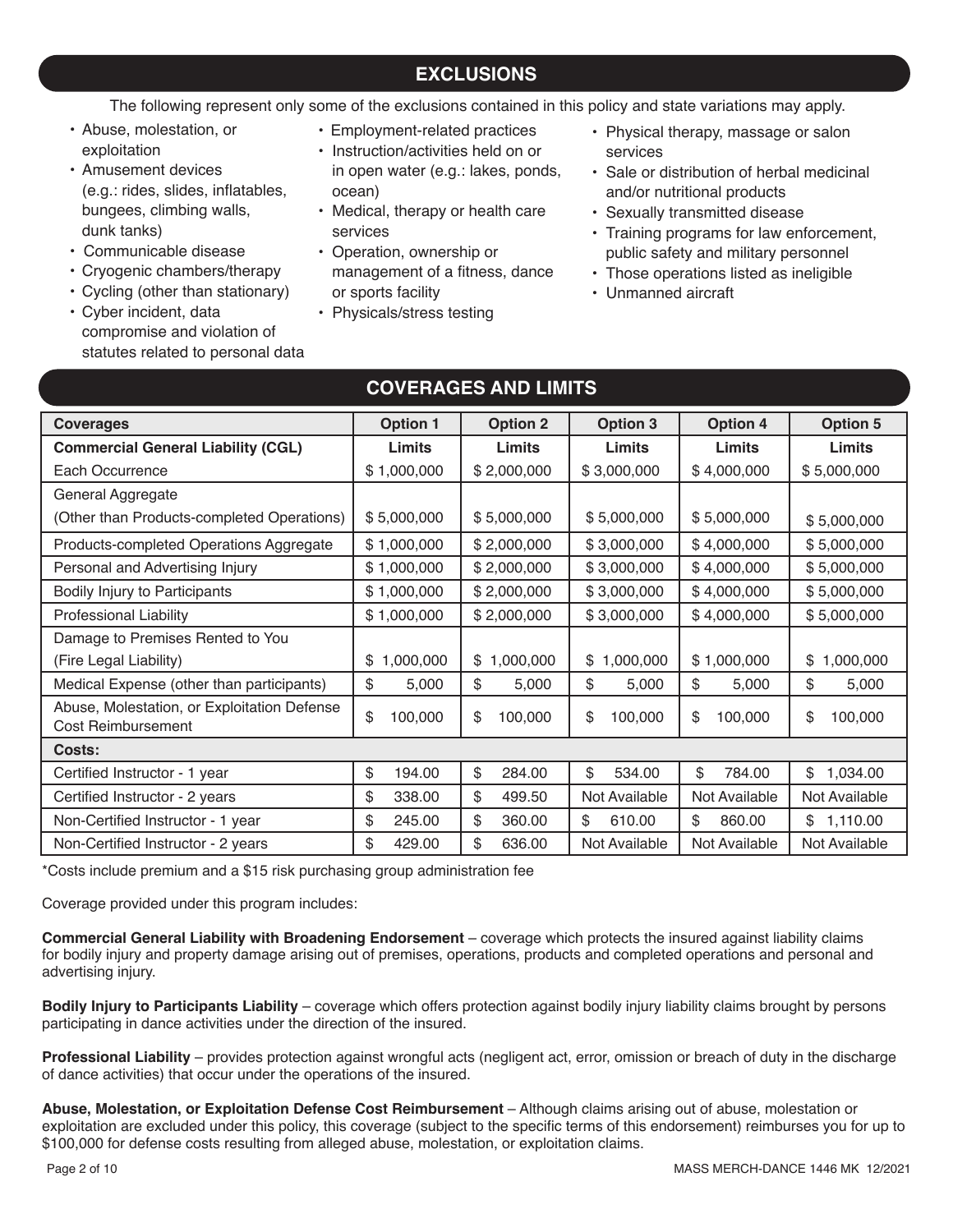- **1. Can I apply for coverage over the phone?** Unfortunately, we are not able to accept your enrollment information over the phone at this time. You can apply for coverage online or by completing an enrollment form and submitting it to us via fax or mail.
- **2. What is a general aggregate?** This is the maximum amount to be paid out in any policy period for all losses.
- **3. What are certificate requests? How do I complete this section on the enrollment form?**

A certificate is a document prepared by us providing you evidence of insurance. You will automatically receive a certificate providing proof of coverage once coverage is bound. You only need to complete the certificate request section if you have been asked to provide another certificate, to an entity such as the facility where you work.

**4. I have been asked by the facility that I instruct at to add them as an "additional insured" to my policy. What does this mean and how do I do that?**

An additional insured is an entity which has an insurable interest for claims arising out of your negligence as the named insured. Such possible entities are a landlord or sponsor. By providing an entity additional insured status they now are entitled to defense and indemnity (if policy limits have not been exhausted) under your policy with no responsibility for premium payments.

You can add an entity as an additional insured under the certificate request section of the enrollment form. Please remember to provide their complete name, address and relationship to you. All requests must be in writing.

### **5. Will I receive a policy after I submit the enrollment form?**

No. You will receive a certificate of insurance as proof of coverage. Coverage is offered exclusively through Sports, Leisure and Entertainment Risk Purchasing Group (RPG). The RPG receives a master policy from the insurance company. Submission of this enrollment form confirms your desire to receive coverage through the RPG. Each member receives their own certificate of insurance as their evidence of coverage. The limits of insurance apply individually to each member–there are no shared limits of liability with any other members. A copy of the RPG master policy can be requested in writing to: K&K Insurance Group, Inc. 1712 Magnavox Way, Fort Wayne, IN 46804.

#### **6. Do I have coverage for virtual training?**

Coverage does extend to incidental virtual training provided by you (the named insured) to your clients/ members. The policy is intended to extend bodily injury coverage for training available to your clients/ members only (through a private platform such as a password protected website or a closed Facebook group) - Coverage does not extend to any training material that is accessible to the general public.

Reasonable precautions should be taken when assessing potential new clients/members online, including but not limited to: health assessments, waivers/release forms, and interviews prior to instruction or training. We encourage you to consult with an attorney to consider special waiver/release agreements that will apply specifically to virtual training.

Virtual training/instruction does not extend to any training/instruction that includes gymnastic apparatuses, tumbling, or stunting (including pyramids), or in-water activities. We do not provide coverage for cyber liability, so if you are taking payment or collecting personal information online and it is compromised, there would be no coverage under the general liability policy.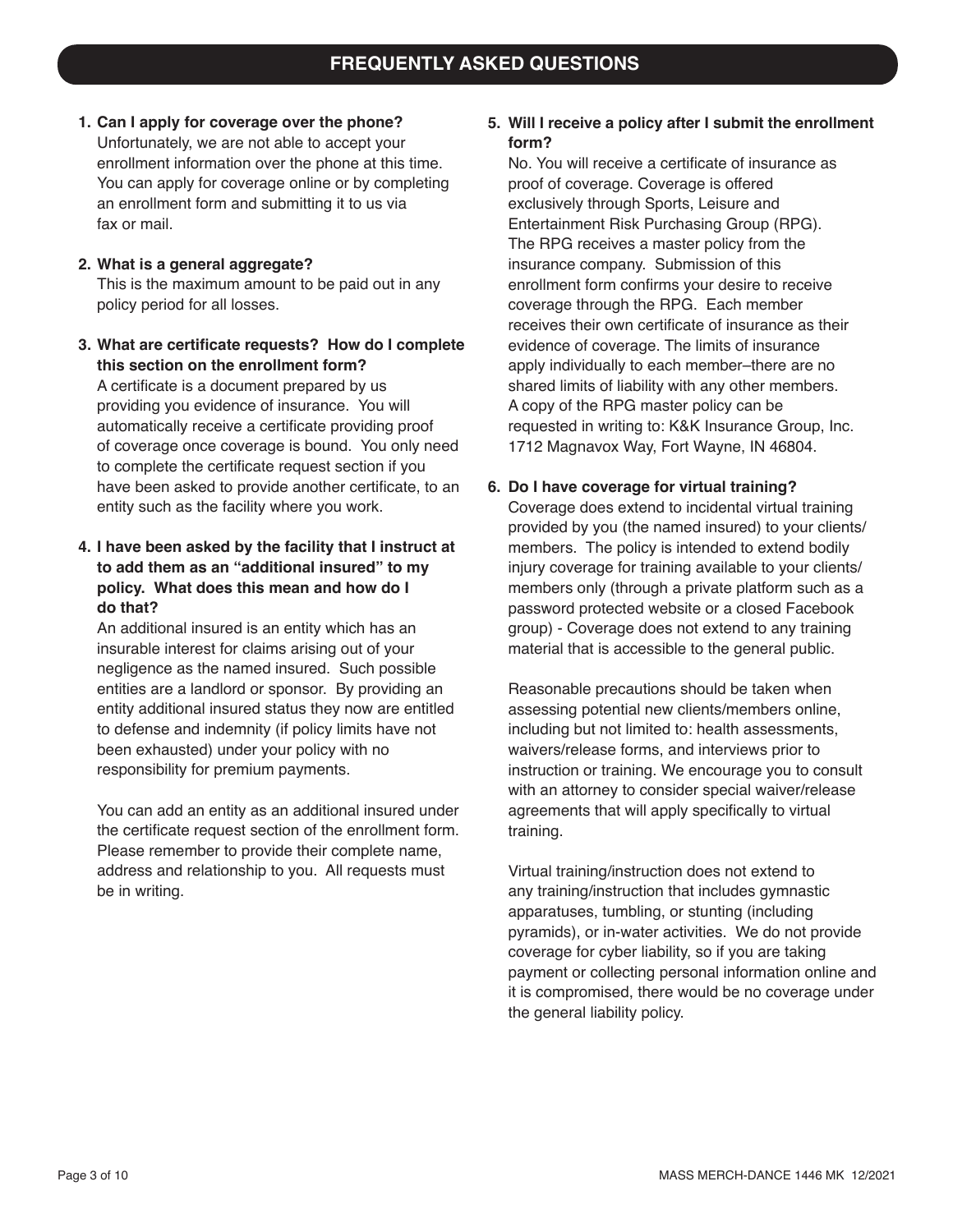

# **Enrollment Form - Dance Instructor Insurance**

This brochure is valid for effective dates of 1/1/22 through 12/31/22

Completion of this enrollment form confirms your desire to obtain insurance through the Sports, Leisure and Entertainment Risk Purchasing Group. A risk purchasing group (RPG) provides group purchasing power for similar risks resulting in potential advantageous coverage terms, competitive rates, risk management bulletins, and rewards for favorable group loss experience. An RPG administration fee may be charged. The submission of this enrollment form and/or the acceptance of payment does not guarantee coverage. Certain operations are not eligible for coverage by this program. We reserve the right to decline any request for coverage.

#### **TO AVOID PROCESSING DELAYS, PLEASE: 1. Complete all sections (print legibly)**

- **2. Sign and date where required**
- **3. Remit completed enrollment form (pages 4 10) with payment**

## **GENERAL INFORMATION**

| $\bigcirc$ I am a new account                                   | $\bigcirc$ I am renewing my coverage                                                                                                                                                                                                     |                                                                                |                                                                              |                                                                                  |                                                                      |  |
|-----------------------------------------------------------------|------------------------------------------------------------------------------------------------------------------------------------------------------------------------------------------------------------------------------------------|--------------------------------------------------------------------------------|------------------------------------------------------------------------------|----------------------------------------------------------------------------------|----------------------------------------------------------------------|--|
|                                                                 | Instructor's name (as it should appear on the policy): __________________________                                                                                                                                                        |                                                                                |                                                                              |                                                                                  |                                                                      |  |
|                                                                 |                                                                                                                                                                                                                                          | First name                                                                     |                                                                              |                                                                                  | Last name                                                            |  |
|                                                                 | (additional name(s) under which the named insured operates)                                                                                                                                                                              |                                                                                |                                                                              |                                                                                  |                                                                      |  |
|                                                                 |                                                                                                                                                                                                                                          |                                                                                |                                                                              |                                                                                  |                                                                      |  |
|                                                                 |                                                                                                                                                                                                                                          |                                                                                |                                                                              |                                                                                  |                                                                      |  |
|                                                                 |                                                                                                                                                                                                                                          |                                                                                |                                                                              |                                                                                  |                                                                      |  |
|                                                                 |                                                                                                                                                                                                                                          |                                                                                |                                                                              |                                                                                  |                                                                      |  |
| <b>DATES</b>                                                    | Coverage will begin the day after the completed enrollment form and premium are received and approved by us, or on a<br>later date you specify below. (If renewing coverage, please provide the expiration date of your current policy.) |                                                                                |                                                                              |                                                                                  |                                                                      |  |
| <b>BUSINESS INFORMATION</b>                                     |                                                                                                                                                                                                                                          |                                                                                |                                                                              |                                                                                  |                                                                      |  |
| 1. Type of instructor (check all that apply):                   |                                                                                                                                                                                                                                          |                                                                                |                                                                              |                                                                                  |                                                                      |  |
| Acro dance<br><b>Ballet</b><br><b>Ballroom</b><br>Belly dancing | $\bigcirc$ Contemporary<br>$\bigcirc$ Country western<br>$\bigcirc$ Cultural/ethnic<br>$\bigcirc$ Flamenco                                                                                                                               | () Folk dance<br>$\bigcirc$ Hawaiian<br>$\bigcirc$ Hip hop<br>$\bigcirc$ Irish | $\bigcirc$ Jazz<br>$\bigcirc$ Latin<br>$\bigcirc$ Modern<br>$\bigcirc$ Salsa | $\bigcirc$ Scottish<br>$\bigcirc$ Square<br>$\bigcirc$ Swing<br>$\bigcirc$ Tango | $\bigcirc$ Tap<br>$\bigcirc$ Tumbling<br>(no gymnastic<br>apparatus) |  |

- $\bigcirc$  Clogging
- $\bigcirc$  Other (subject to approval):

2. Are you age 18 or older?

| () Yes | $()$ No |
|--------|---------|
|--------|---------|

O ZUMBA®

3. Do you own or operate your own dance studio and/or have employees/volunteers?  $\bigcirc$  Yes  $\bigcirc$  No If yes, this program only provides coverage for your operations as an instructor. It does not extend to your employees or anyone performing instruction or training on your behalf, nor does it apply to the operation of a studio/facility.

Coverage is not provided for an instructor's employment as an exempt or non-exempt employee of a school, university or college; or for instructors under the age of 18, or for instruction of sports skills.

#### **K&K Insurance Group, Inc. • P.O. Box 2338 • Fort Wayne, IN 46801-2338 • 1-800-506-4856 • Fax 1-260-459-5502 Website www.kandkinsurance.com**

K&K Insurance Group, Inc. is a licensed insurance producer in all states (TX license #13924); operating in CA, NY and MI as K&K Insurance Agency (CA license #0334819)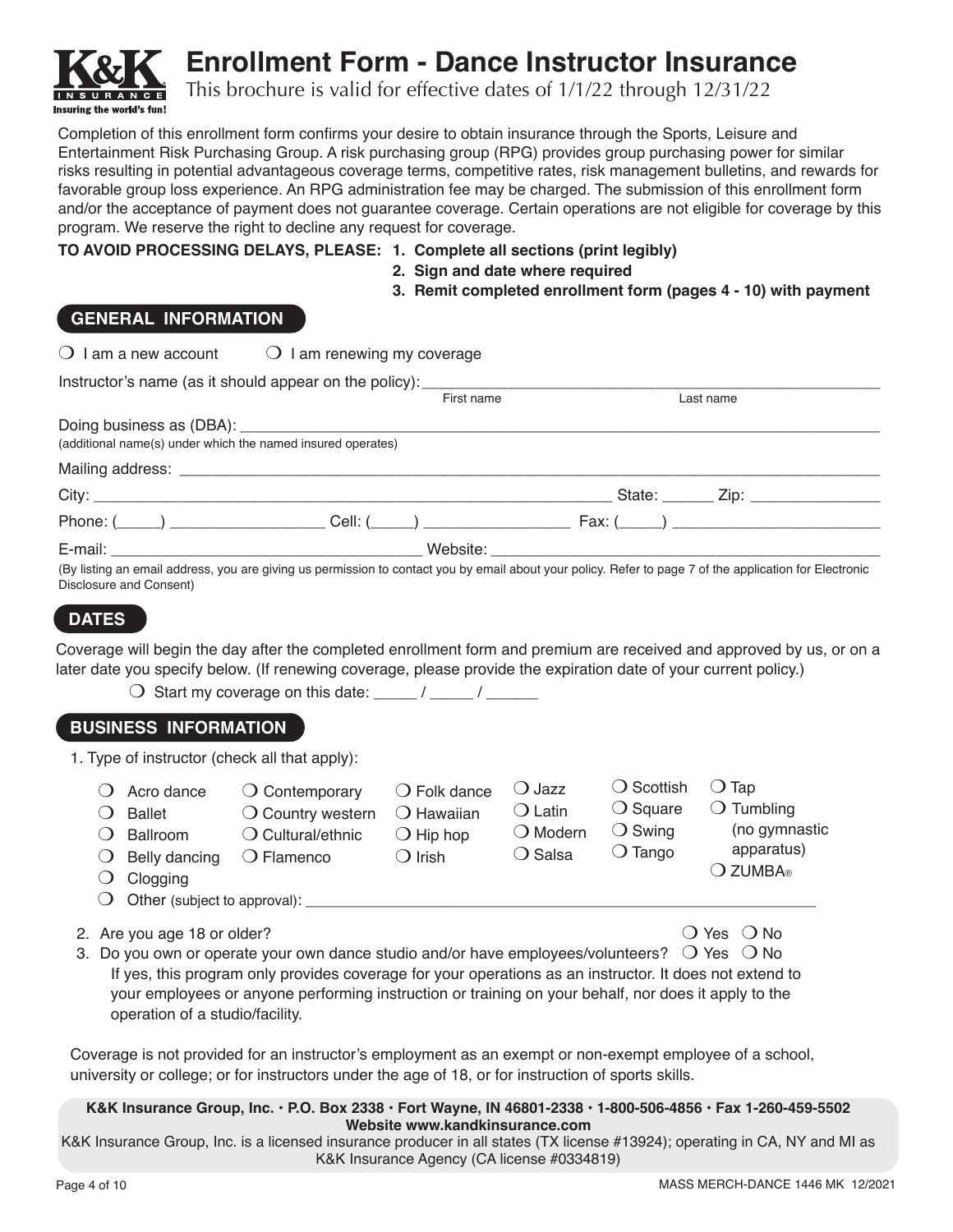# **PROGRAM COST**

#### **Please check the appropriate program and option:**

O I am a Certified instructor (certificate information must be provided)

Certification organization: <br>Certification number: expiration date:

|                                            | <b>Options</b> | <b>Limits of Liability (CGL)</b> | 1 - Year Cost | 2 - Years Cost |
|--------------------------------------------|----------------|----------------------------------|---------------|----------------|
| O<br>ш                                     | Option 1       | \$1,000,000                      | 194.00<br>S   | 338.00<br>S    |
| ო —                                        | Option 2       | \$2,000,000                      | 284.00<br>S   | 499.50<br>\$.  |
| 8면                                         | Option 3       | \$3,000,000                      | 534.00<br>S   | Not Available  |
| п                                          | Option 4       | \$4,000,000                      | 784.00<br>S   | Not Available  |
|                                            | Option 5       | \$5,000,000                      | \$1,034.00    | Not Available  |
|                                            |                |                                  |               |                |
| $\bigcirc$ I am a Non-certified Instructor |                |                                  |               |                |

| ≏      | <b>Options</b> | <b>Limits of Liability (CGL)</b> | 1 - Year Cost | 2 - Years Cost |
|--------|----------------|----------------------------------|---------------|----------------|
| ш<br>m | Option 1       | \$1,000,000                      | 245.00        | 429.00         |
|        | Option 2       | \$2,000,000                      | 360.00        | 636.00         |
| 0 W    | Option 3       | \$3,000,000                      | 610.00        | Not Available  |
|        | Option 4       | \$4,000,000                      | 860.00        | Not Available  |
|        | Option 5       | \$5,000,000                      | \$1,110.00    | Not Available  |

\*\*Costs include premium and a \$15 risk purchasing group administration fee\*\*

#### **COSTS ARE 100% NON-REFUNDABLE/NON-TRANSFERRABLE ONCE COVERAGE BEGINS.**

#### **COVERAGE IS CONTINGENT UPON RECEIPT OF PAYMENT AND A FULLY COMPLETED ENROLLMENT FORM. NO COVERAGE WILL BE DEEMED IN EFFECT UNTIL THE ACCURATE PAYMENT IS RECEIVED BY THE COMPANY OR THEIR REPRESENTATIVE.**

#### **CANCELLATIONS/CHANGES CAN ONLY BE MADE BY THE NAMED INSURED.**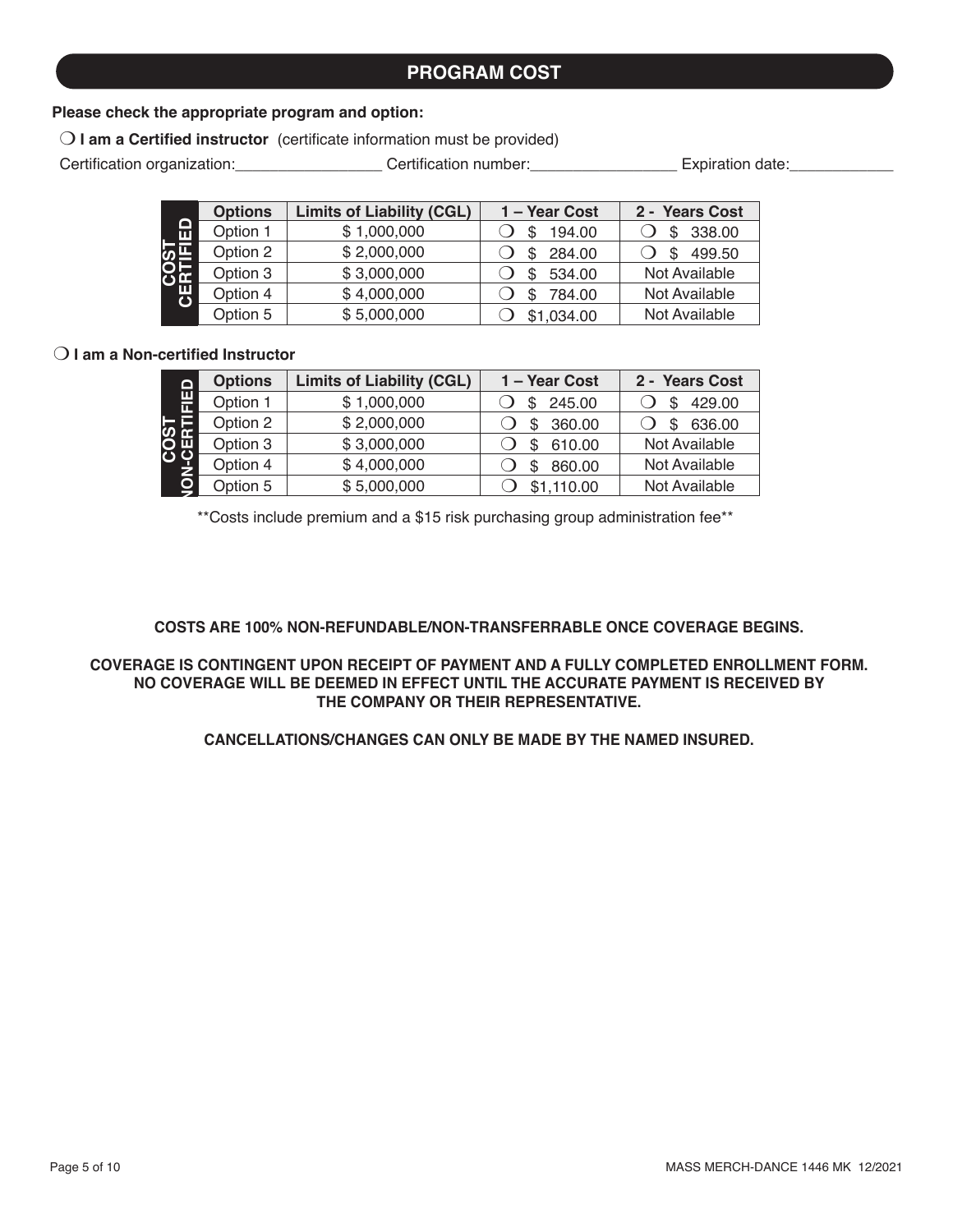# **CERTIFICATE REQUESTS**

| Once your enrollment form is approved, you will receive a Certificate of Insurance as evidence that coverage is bound.<br>Complete this section if you require additional certificates listing a facility, property owner or similar third-party as<br>an additional insured on your policy. Provide a separate request for each additional certificate needed. |  |  |  |  |  |
|-----------------------------------------------------------------------------------------------------------------------------------------------------------------------------------------------------------------------------------------------------------------------------------------------------------------------------------------------------------------|--|--|--|--|--|
| Note: Please request all additional insureds needed for this policy term. Additional insureds from the expiring policy term will<br>not be automatically renewed.                                                                                                                                                                                               |  |  |  |  |  |
|                                                                                                                                                                                                                                                                                                                                                                 |  |  |  |  |  |
| 2. What is the additional insured's relationship to you? $\bigcirc$ Owner/manager/lessor of premises (facility or venue)<br>NOTE: The certificate holder will automatically be an Additional Insured for an Owner/manager/lessor, Sponsor or Co-Promoter relationship                                                                                           |  |  |  |  |  |
|                                                                                                                                                                                                                                                                                                                                                                 |  |  |  |  |  |
|                                                                                                                                                                                                                                                                                                                                                                 |  |  |  |  |  |
| 4. Does the certificate holder/additional insured require any special wording or endorsements? $\bigcirc$ Yes $\bigcirc$ No                                                                                                                                                                                                                                     |  |  |  |  |  |
| If yes, check all that apply: $\bigcirc$ Primary/Noncontributory $\bigcirc$ Waiver of subrogation                                                                                                                                                                                                                                                               |  |  |  |  |  |
|                                                                                                                                                                                                                                                                                                                                                                 |  |  |  |  |  |
| NOTE: If you are not sure, please attach a copy of the insurance requirements/instructions you've received.                                                                                                                                                                                                                                                     |  |  |  |  |  |

**The most common delay in certificate processing is caused by providing partial or incorrect name and/or instructions. Please check your request carefully before submitting.**

## **COVERAGE EXCLUSIONS**

The following notable exclusions are contained in the commercial general liability coverage provided by this program (note: state variations may apply). Abuse, molestation or exploitation; Asbestos; Any adult-themed parties/meetings/trips, including but not limited to parties/meetings/ trips during which demonstration of products and/or services used in the adult entertainment industry takes place; Commercial general liability standard exclusions (CG001 4/13 edition); Cap on losses from certified acts of terrorism; Communicable disease; Cryogenic chambers/therapy; Cyber incident, data compromise, and violation of statutes related to personal data; Cycling (other than stationary); Employment related practices; Fireworks; Fitness/exercise operations related in whole or part, to perform as an exotic dancer or any similar occupation in the adult entertainment industry; Fungi or bacteria; Instruction/activities held on or in open water; Lead; Medical, therapy or health care services; Nuclear energy; Operation, ownership or management of a fitness, dance or sports facility; Physicals/stress testing; Physical therapy, massage or salon services; Sale or distribution of medicinal, herbal and/or nutritional products; Sexually transmitted disease; Silica or silica-related dust; Specified recreational activities – Aircraft/hot air balloon; Airport; Amusement devices: The ownership, operation, maintenance or use of any device or equipment a person rides for enjoyment, including, but not limited to: mechanical or non-mechanical ride, slide, or water slide (including any ski or tow when used in conjunction with a water slide); inflatable recreational device, or vertical device or equipment used for climbing whether permanently affixed or temporarily erected. This exclusion does not apply to video or computer games; Animals; Bungee; Dunk tank; Haunted attraction; Performer; Rodeo; Saddle animal; Snowmobile; Total pollution with a building heating, cooling & dehumidifying equipment exception and hostile fire exception; Training programs for law enforcement, public safety and military personnel; Unmanned aircraft; Those operations listed as ineligible: Instructors under the age of 18; Instruction of sport skills activities: Instructor's employment as an exempt or non-exempt employee of a school, university or college.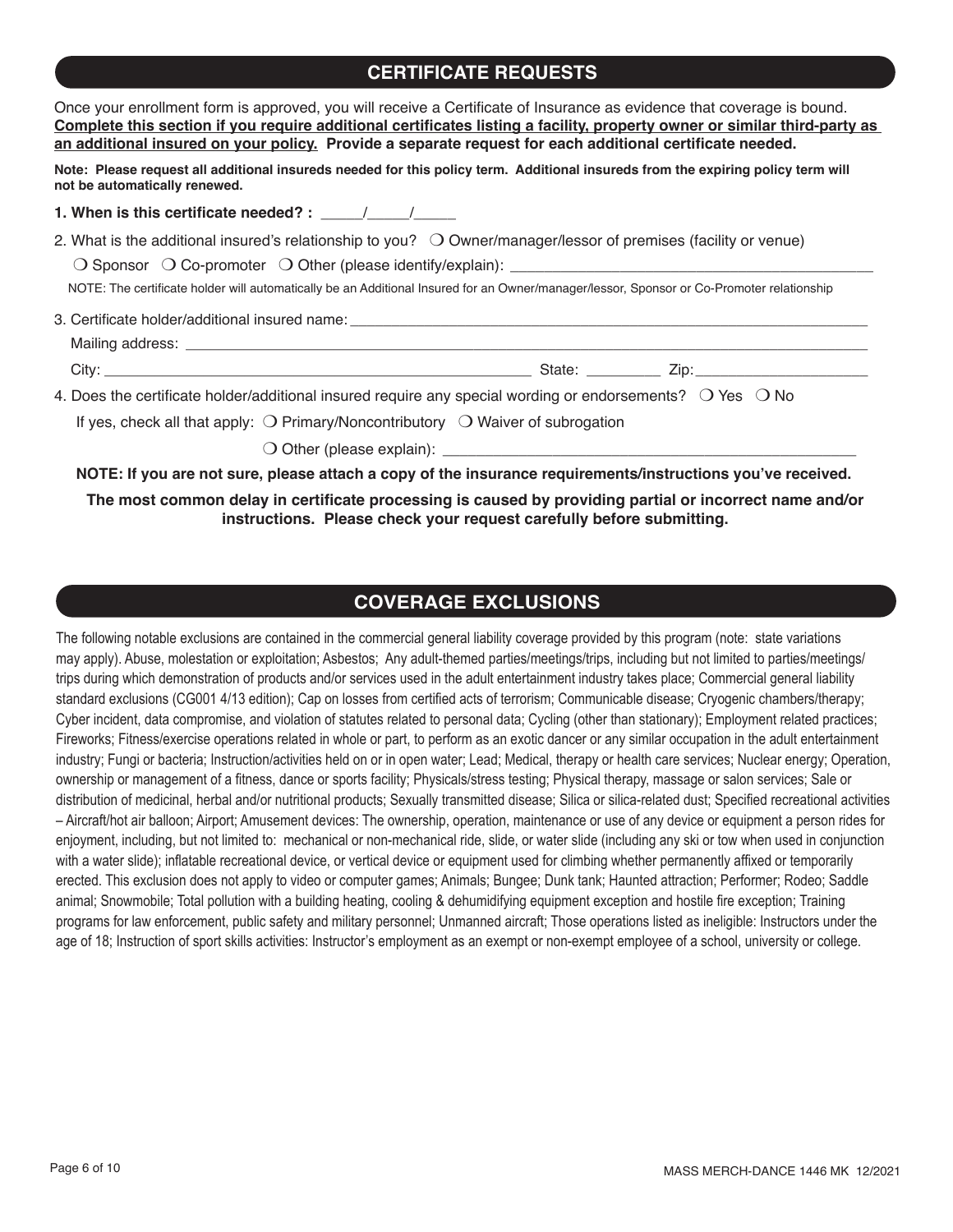#### **ATTENTION: AGENTS**

#### **AGENTS: YOU MUST COMPLETE AGENT WARRANTY SECTION BELOW. Enrollments cannot be accepted unless this section is completed.**

Please complete the information below.

| Agency name: example a series and a series of the series of the series of the series of the series of the series of the series of the series of the series of the series of the series of the series of the series of the seri | Agent/contact name: |  |
|--------------------------------------------------------------------------------------------------------------------------------------------------------------------------------------------------------------------------------|---------------------|--|
| Agency complete mailing address:                                                                                                                                                                                               |                     |  |
| Agency telephone: (_____)                                                                                                                                                                                                      | Agency fax: (       |  |
| Agent/contact e-mail address:                                                                                                                                                                                                  | Tax I.D.            |  |

I represent and warrant as an insurance producer that I currently maintain, and will maintain, all individual, corporate or agency licenses or permits to conduct insurance business in the state coverage for this insured is being written. I further represent and warrant that I currently maintain errors and omissions insurance with a minimum limit of \$1,000,000 for myself, my officers, and employees. If requested by K&K, I will provide K&K with reasonably satisfactory evidence of all of the above mentioned items.

**I understand there are no commissions included in this program unless purchased online at www.fitnessinsurance-kk.com.** A fee may be separately charged, subject to state insurance regulations. Fees cannot be included in the payment remitted to us.

I understand that agents do not have authority to issue binders or a certificate of insurance on behalf of this program.

**Agent signature**: \_\_\_\_\_\_\_\_\_\_\_\_\_\_\_\_\_\_\_\_\_\_\_\_\_\_\_\_\_\_\_\_\_\_\_\_\_\_\_\_\_\_\_\_ **Date:** \_\_\_\_\_\_\_\_\_\_\_\_\_\_\_\_\_\_\_\_\_\_\_\_\_\_\_\_\_

# **Electronic Disclosure and Consent PLEASE READ, COMPLETE #9 BELOW, AND SIGN ON PAGE 8**

#### **Electronic Signature Disclosure and Consent**

The Electronic Signatures in Global and National Commerce Act (15 U.S.C. § 7001, et seq.) provides that a signature, contract or other record may not be denied legal effect, validity or enforceability solely because it is in electronic form or because an electronic signature was used in a transaction. K&K Insurance Group (K&K), whether on its own behalf, and/or on behalf of an insurer and/or third parties, may utilize the internet, email, cloud services, digital storage, digital media or similar electronic means to transmit Policy Documents to its clients. This Agreement informs you of your rights when we are delivering and you are receiving such documents from us electronically.

By agreeing to proceed with this transaction, you acknowledge and consent to the following:

- 1. I hereby voluntarily consent to proceeding with this transaction, and all subsequent actions related to this transaction, electronically.
- 2. I understand that further documents relating to this insurance purchased through K&K, including but not limited to correspondence, communications, confirmations, requests for premium payments and policy documents, may, to the extent permitted by law, be transmitted by electronic means to me, including by e-mail sent to the e-mail address I have provided as part of this transaction and/or my on-line registration. I consent to such documents being provided to me electronically.
- 3. Notwithstanding paragraph 2, any notice of cancellation shall be sent to me by mailing to the address I have provided as part of my registration and/or application for insurance, or to such other address for which I have provided notice pursuant to the terms of the policy.
- 4. Any change or revision to the e-mail address or other electronic contact information which I have provided as part of this transaction and/or my on-line registration process shall be requested by me by faxing, emailing or by mailing a written notice to: K&K Insurance; 1712 Magnavox Way; Fort Wayne, IN 46804.
- 5. I understand that I have the right to obtain a paper copy of any electronic record provided to me pursuant to this transaction or any subsequent transaction involving my coverage by mailing a written request to the address provided in paragraph 4.
- 6. In order to access the electronic records provided, the following hardware and software are required: (a) a personal computer or other device through which Internet access is available, (b) an Internet connection, (c) an e-mail account with an Internet service provider, and (d) Adobe Acrobat Reader.
- 7. I understand that I have the right and option to withdraw my consent to the receipt of further electronic documents at any time by faxing, emailing or mailing a written request to the address provided in paragraph 4. By withdrawing my consent to electronic delivery of documents I understand that I will receive a paper copy of future policy documentation.
- 8. Information relating to this transaction is subject to the terms of our privacy statement, a copy of which is provided at www.kandkinsurance.com.
- 9. DOCUMENT DELIVERY. After this enrollment form is approved, you will receive a certificate of insurance showing evidence that coverage has been bound. When submitted through an insurance agent or broker, this coverage document will only be delivered to them. Additional certificate requests will be issued to the same person. Providing an email address in this application will be deemed consent to us to deliver documents and communication to you electronically.

If you **DO NOT** want to be emailed please check here and select your preferred method of document delivery.  $\bigcirc$ 

| w<br>11 <sup>0</sup> | attn: |  |
|----------------------|-------|--|
| Mail to.             | attn: |  |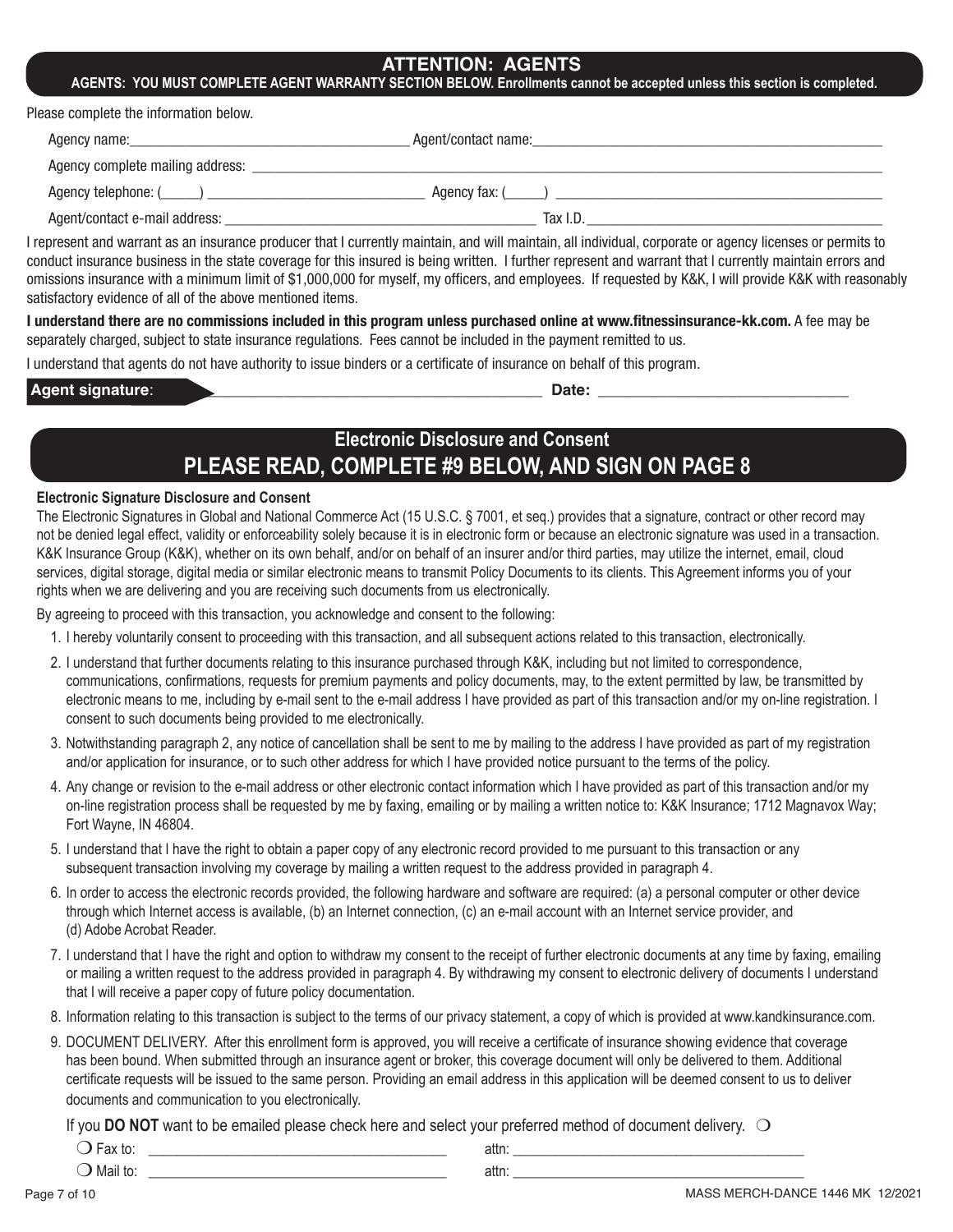# **COMPENSATION AND REPRESENTATION STATEMENT**

**Compensation and Other Disclosure Information:** K&K Insurance Group, Inc. ("K&K") is an insurance producer licensed in your state. Insurance producers are authorized by their license to confer with insurance purchasers about the benefits, terms and conditions of insurance contracts; to offer advice concerning the substantive benefits of particular insurance contracts; to sell insurance; and to obtain insurance for purchasers. The role of the producer in any particular transaction involves one or more of these activities. Compensation will be paid to the producer, based on the insurance contract the producer sells. Depending on the insurer(s) and insurance contract(s) the purchaser selects, compensation will be paid by the insurer(s) selling the insurance contract or by another third party. Such compensation may vary depending on a number of factors, including the insurance contract(s) and the insurer(s) the purchaser selects. In addition, K&K may charge a fee for administrative services. Your signature on your application, quote form, check, credit card and/or other authorization for payment of your premium, will be deemed to signify your consent to and acceptance of the terms and conditions including the compensation, as disclosed above, that is to be received by K&K. The insurance purchaser may obtain information about compensation expected to be received by the producer based in whole or in part on the sale of insurance to the purchaser, and compensation expected to be received based in whole or in part of any alternative quotes presented to the purchaser by the producer, by emailing a written request to warranty@kandkinsurance.com.

In addition, premiums paid by clients to K&K for remittance to insurers, client refunds and claim payments paid to K&K by insurance companies for remittance to clients are deposited into fiduciary accounts in accordance with applicable insurance laws until they are due to be paid to the insurance company or Client. Subject to such laws and the applicable insurance company's consent, where required, K&K will retain the interest or investment income earned while such funds are on deposit in such accounts.

In placing, renewing, consulting on or servicing your insurance coverages K&K and its affiliates may participate in contingent commission arrangements with insurance companies that provide for additional contingent compensation, if, for example, certain underwriting, profitability, volume or retention goals are achieved. Such goals are typically based on the total amount of certain insurance coverages placed by K&K with the insurance company or the overall performance of the policies placed with that insurance company, not on an individual policy basis. As a result, K&K may be considered to have an incentive to place your insurance coverages with a particular insurance company. Where K&K participates in contingent commission arrangements with insurance companies, K&K may be entitled to additional commission in the range of 0 to 5% depending upon whether and when specified thresholds are achieved.

Our liability to you, in total, for the duration of our business relationship for any and all damages, costs, and expenses (including but not limited to attorneys' fees), whether based on contract, tort (including negligence), or otherwise, in connection with or related to our services (including a failure to provide a service) that we provide in total shall be limited to the lesser of \$2,500,000 or the singular annual limit of the policy of insurance procured by us on your behalf from which your damages arise.

This liability limitation applies to you, our client, and extends to our client's parent(s), affiliates, subsidiaries, and their respective directors, officers, employees and agents (each a "Client Group Member" of the "Client Group") wherever located that seek to assert claims against K&K, and its parent(s), affiliates, subsidiaries and their respective directors, officers, employees and agents (each an "K&K Group Member" of the "K&K Group"). Nothing in this liability limitation section implies that any K&K Group Member owes or accepts any duty or responsibility to any Client Group Member.

If you or any of your Group Members asserts any claims or makes any demands against us or any K&K Group Member for a total amount in excess of this liability limitation, then you agree to indemnify K&K for any and all liabilities, costs, damages and expenses, including attorneys' fees, incurred by K&K or any K&K Group Member that exceeds this liability limitation.

Aon Corporation, our ultimate parent company, and its affiliates have from time to time sponsored and invested in insurance and reinsurance companies. While we generally undertake such activities with a view to creating an orderly flow of capacity for our clients, we also seek an appropriate return on our investment. These investments, for which Aon is generally at-risk for potential price loss, typically are small and range from fixed-income to common stock transactions. In such case, the gains or losses we make through your investments could potentially be linked, in part, to the results of treaties or policies transacted with you. Please visit the Aon website at http://www.aon.com/market\_relationships for a current listing of insurance and reinsurance carriers in which Aon Corporate and its affiliates hold any ownership interest.

#### **Representation Statement**

The undersigned authorized officer of the applicant declares that the statements set forth herein are true to the best of his or her knowledge. The undersigned authorized officer agrees that if the information supplied on the application changes between the date of the application and the effective date of the insurance, he/she (undersigned) will immediately notify the insurer of such changes, and the insurer may withdraw or modify any outstanding quotations and/or authorization or agreement to bind the insurance. Signing of this application does not bind the applicant to the insurer to complete the insurance.

I am aware that accurate reporting is required for premium calculation and that my books and records, as they relate to this coverage, may be examined or audited by the company at any time during the coverage period and up to three years thereafter. I acknowledge that intentional misrepresentation or misreporting may jeopardize coverage and that the company reserves the right to decline/void any ineligible coverage.

I further acknowledge that, I have reviewed all information provided with this enrollment form and understand the exclusions which apply, as well as the activities and operations for which coverage is not provided.

**Applicant name** (from page 4):

| Appl<br>cant or |        | Date: |
|-----------------|--------|-------|
| Printed name:   | Title: |       |

**If an agent:** Check here to acknowledge you are signing on behalf of the named insured  $\bigcirc$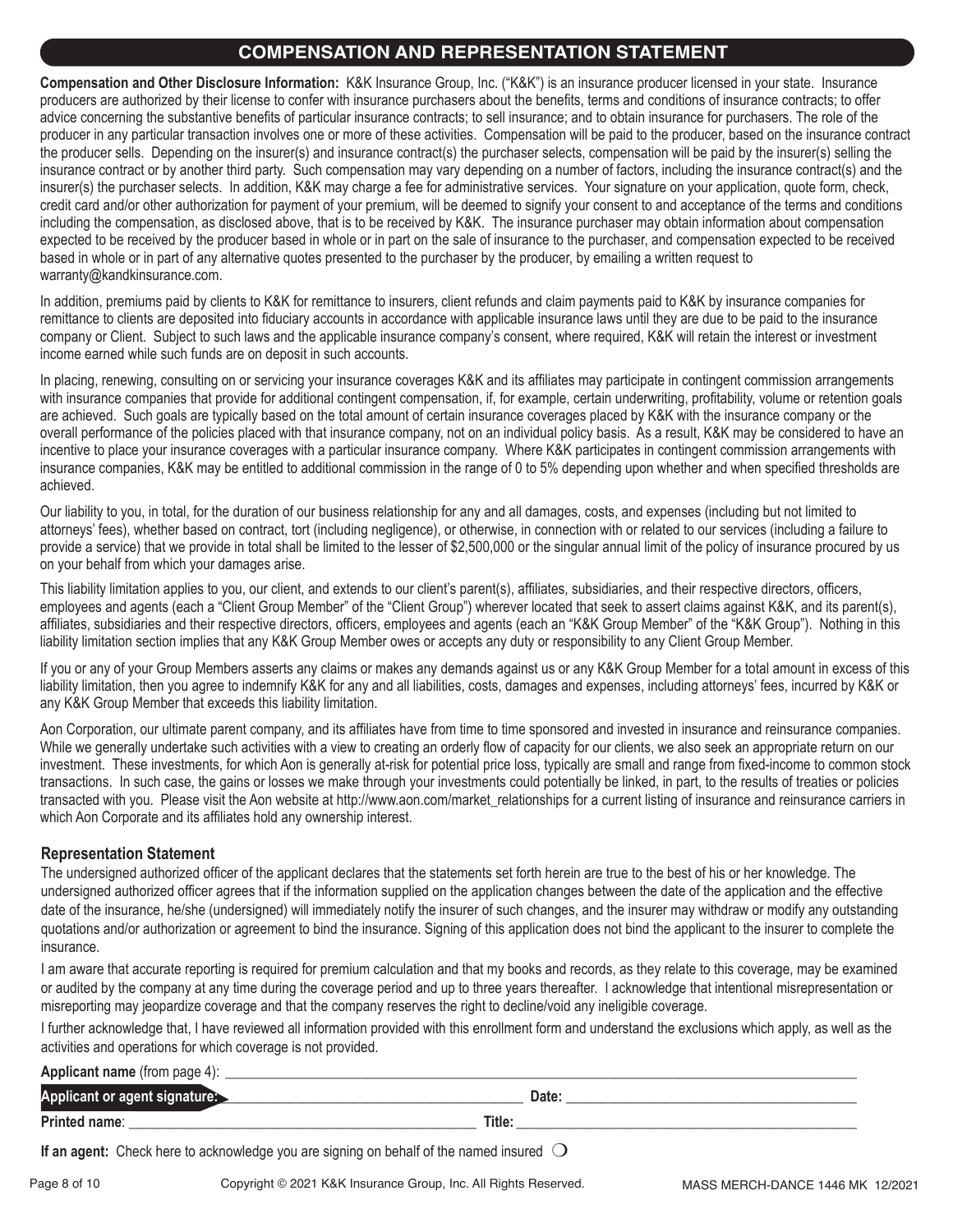## **IMPORTANT INFORMATION. PLEASE READ.**

#### **Fair Credit Report Act Notice**

Personal information about you, including information from a credit or other investigative report, may be collected from persons other than you in connection with this application for insurance and subsequent amendments and renewals. Such information as well as other personal and privileged information collected by us or our agents may in certain circumstances be disclosed to third parties without your authorization. Credit scoring information may be used to help determine either your eligibility for insurance or the premium you will be charged. We may use a third party in connection with the development of your score. You have the right to review your personal information in our files and can request correction of any inaccuracies. A more detailed description of your rights and our practices regarding such information is available upon request. Contact your agent or broker for instructions on how to submit a request to us

### **Fraud Warning**

**Applicable in AL, AR, DC, LA, MD, NM, RI and WV:** Any person who knowingly (or willfully)\* presents a false or fraudulent claim for payment of a loss or benefit or knowingly (or willfully)\* presents false information in an application for insurance is guilty of a crime and may be subject to fines and confinement in prison. \*Applies in MD only.

**Applicable in CO:** It is unlawful to knowingly provide false, incomplete, or misleading facts or information to an insurance company for the purpose of defrauding or attempting to defraud the company. Penalties may include imprisonment, fines, denial of insurance and civil damages. Any insurance company or agent of an insurance company who knowingly provides false, incomplete, or misleading facts or information to a policyholder or claimant for the purpose of defrauding or attempting to defraud the policyholder or claimant with regard to a settlement or award payable from insurance proceeds shall be reported to the Colorado Division of Insurance within the Department of Regulatory Agencies.

**Applicable in FL and OK:** Any person who knowingly and with intent to injure, defraud, or deceive any insurer files a statement of claim or an application containing any false, incomplete, or misleading information is guilty of a felony (of the third degree)\*. \*Applies in FL only.

**Applicable in KS:** Any person who, knowingly and with intent to defraud, presents, causes to be presented or prepares with knowledge or belief that it will be presented to or by an insurer, purported insurer, broker or any agent thereof, any written, electronic, electronic impulse, facsimile, magnetic, oral, or telephonic communication or statement as part of, or in support of, an application for the issuance of, or the rating of an insurance policy for personal or commercial insurance, or a claim for payment or other benefit pursuant to an insurance policy for commercial or personal insurance which such person knows to contain materially false information concerning any fact material thereto; or conceals, for the purpose of misleading, information concerning any fact material thereto commits a fraudulent insurance act.

**Applicable in KY, NY, OH and PA:** Any person who knowingly and with intent to defraud any insurance company or other person files an application for insurance or statement of claim containing any materially false information or conceals for the purpose of misleading, information concerning any fact material thereto commits a fraudulent insurance act, which is a crime and subjects such person to criminal and civil penalties (not to exceed five thousand dollars and the stated value of the claim for each such violation)\*. \*Applies in NY only.

**Applicable in ME, TN, VA and WA:** It is a crime to knowingly provide false, incomplete or misleading information to an insurance company for the purpose of defrauding the company. Penalties (may)\* include imprisonment, fines and denial of insurance benefits. \*Applies in ME only.

**Applicable in MN:** A person who files a claim with intent to defraud or helps commit a fraud against an insurer is guilty of a crime.

**Applicable in NJ:** Any person who includes any false or misleading information on an application for an insurance policy is subject to criminal and civil penalties.

**Applicable in OR:** Any person who knowingly and with intent to defraud or solicit another to defraud the insurer by submitting an application containing a false statement as to any material fact may be violating state law.

**Applicable in VT:** Any person who knowingly presents a false statement in an application for insurance may be guilty of a criminal offense and subject to penalties under state law.

Applicable in all other states: Any person who knowingly and with intent to defraud any insurance company or other person files an application for insurance or statement of claim containing any materially false information or conceals for the purpose of misleading, information concerning any fact material thereto commits a fraudulent insurance act, which is a crime and subjects such person to criminal and civil penalties.